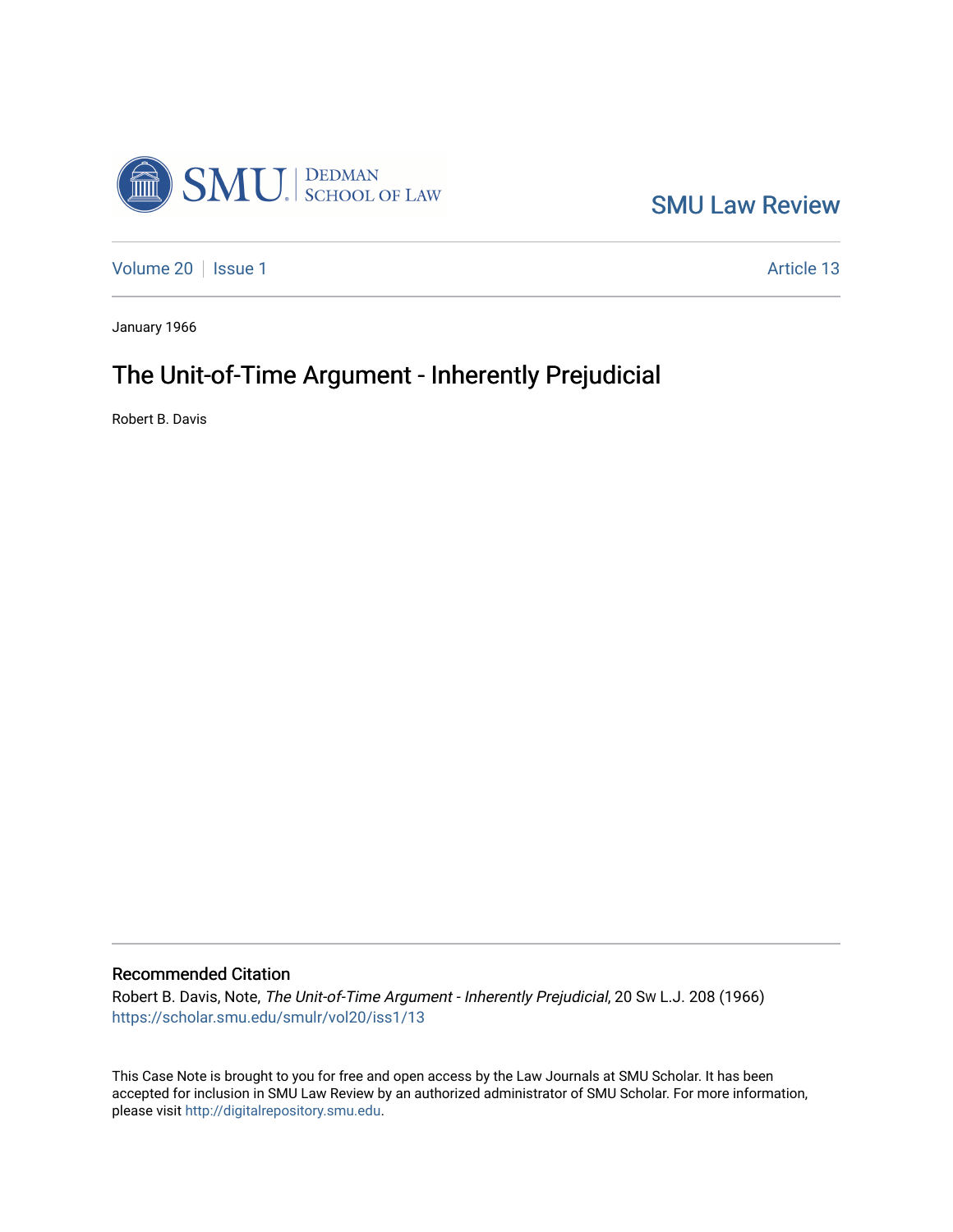6687b, section 22, of the Texas Revised Civil Statutes"' may provide a precise formula for establishing such incompetence. That provision contains the statutory definition of "habitual" violator for purposes of establishing criteria for revoking one's driver's license. A certain number of violations or convictions within a certain time period for *a type* or *class* of negligence or incompetence could be formulated to establish incompetence of the driver in negligent entrustment cases. Such a rule would make proof of general incompetence considerably easier and could be used to establish reputation for incompetence. Such a rule would contribute clarity to the burden of proving negligent entrustment in Texas and if strictly construed and confined to the competency issue (as distinguished from negligence at the time of the accident) would reduce jury prejudice to some degree.

*Sam P. Burford, Jr.*

# The Unit-of-Time Argument - Inherently Prejudicial?

I. THE MEASURE **OF** DAMAGES FOR PAIN **AND** SUFFERING

Prior to World War II very little attention was given to the subject of damages for personal injuries.' Since that time drastic increases in recoveries in personal injury litigation have resulted in mounting concern over the methods used to determine the damages awarded an injured party.<sup>2</sup> Generally a party is entitled to be compensated for his economic loss and for the pain and suffering he has incurred-the theory being that such an award will serve to make him as "whole" a person as he was before the injury.<sup>8</sup> Because economic loss *(i.e.,* past and future medical expenses, past wages lost, and loss of future earning capacity) can be determined with reasonable certainty, few problems have arisen as to its method of cal-

<sup>&</sup>lt;sup>34</sup> Section 22(b) of the statute states:

The authority to suspend the license of any operator **.** . . is granted to the Department **. . .** [of Public Safety] upon determining after proper hearing • **..** that the licensee:

<sup>3.</sup> Is a *habitual reckless* or *negligent* driver of a motor vehicle.

<sup>4.</sup> Is a *habitual violator* of the traffic law. The term "habitual violator" as used herein shall mean any person with four (4) or more convictions arising out of different transactions in a consecutive period of twelve (12) months, or seven **(7)** or more convictions . **. .**within a period of twenty-four (24) months, such convictions being for moving violations of traffic laws of the State of Texas. . . .<sup>"</sup>

Wright, *Damages for Personal Injuries-Foreword,* **19** OHIO **ST.** L.J. *155* **(1958).** *2Id.* at 156.

<sup>&#</sup>x27;Eastern Iron & Metal Co. v. McMorrouh, **135** S.W.2d 750, *751* (Tex. Civ. **App.** 1940).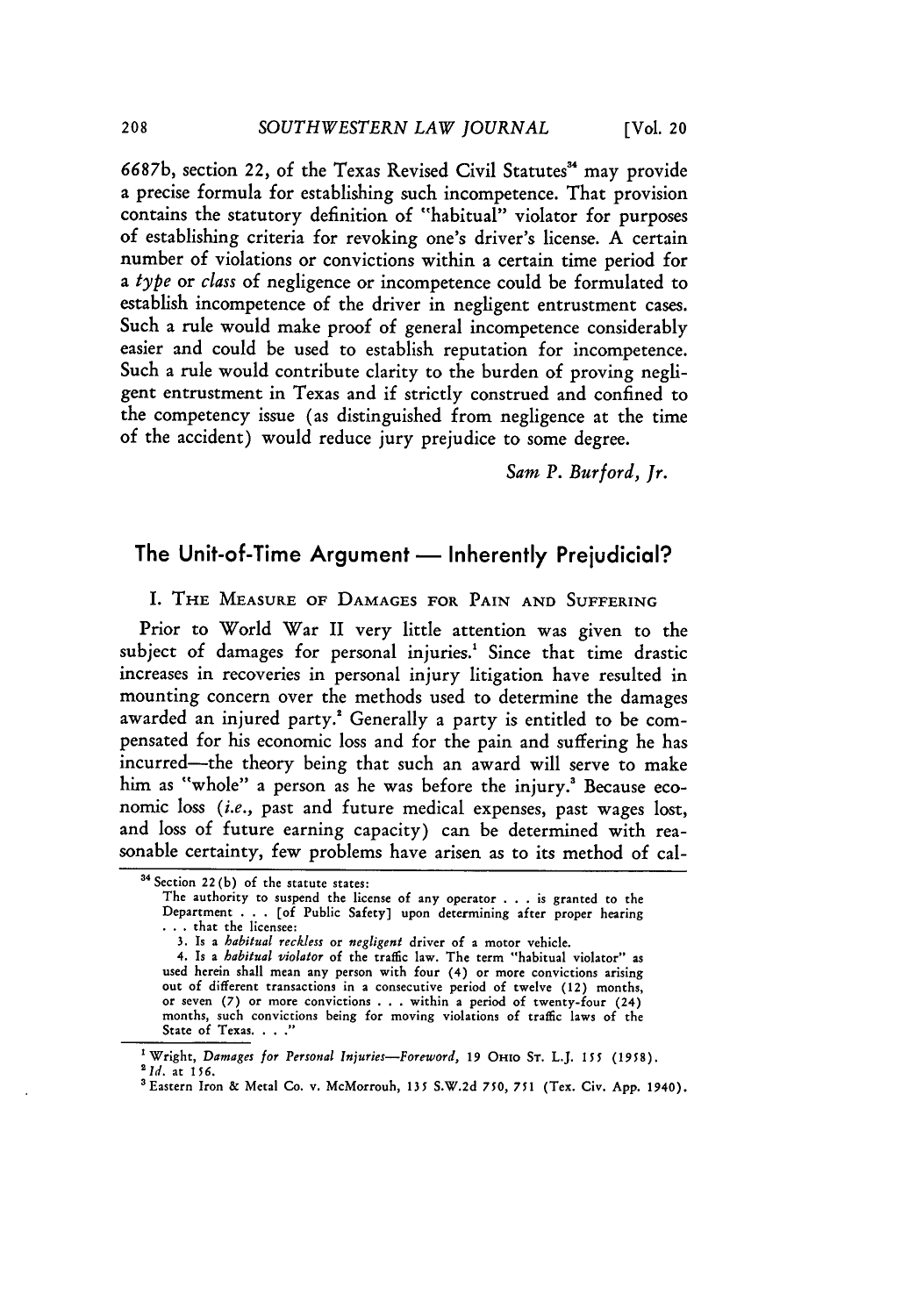culation.' The amount of damages to be awarded a plaintiff for his pain and suffering is a different matter. Juries traditionally have been instructed to award an amount which they consider will fairly and reasonably compensate the plantiff,<sup>5</sup> and to consider such factors as the nature, intensity, and extent of the pain and suffering as disclosed **by** the evidence Thus the trier of fact, guided only **by** evidence of a subjective nature, must determine in its sound discretion what amount of money would reasonably compensate a plaintiff for the pain and suffering he has sustained. Because the jury is placed in the difficult position of measuring damages which are unavoidably vague, courts in recent years have been presented with the problem of deciding whether counsel should be allowed to argue to the jury contentions supplemental to the traditional "reasonable compensation" instruction.

### **II.** USE OF THE MATHEMATICAL FORMULA OR UNIT OF TIME **ARGUMENT**

Theorizing that it is necessary for the jury to be guided **by** some reasonable and practical considerations rather than blindly guessing what a reasonable allowance for pain and suffering would be, some jurisdictions' have allowed plaintiff's counsel to use a mathematical formula in arguing for such damages. The mathematical formula is based upon the suggestion of a specific sum of money per day or other unit of time during which pain has been or will be suffered, e.g., five dollars per day for past and future suffering, or one dollar

<sup>7</sup> See *e.g.*, Ratner v. Arrington, 111 So. 2d 82 (Fla. Dist. Ct. App. 1959); Yates v. Wenk, 363 Mich. 311, 109 N.W.2d 828 (1961); Botta v. Bruner, 26 N.J. 82, 138 A.2d 713<br>(1958); King v. Railway Express Agency, Inc., 107 N.W.2d 509 (N.D. 1961); Hoyle v.<br>Van Horn, 236 Or. 205, 387 P.2d 985 (1963); Harper v. Bolto 1962); Simmons Motor Co. v. Mosley, 379 S.W.2d 711 (Tex. Civ. App. 1964) *error ref. n.r.e.;* Jones v. Hogan, **56** Wash. 2d **23, 351** P.2d **153 (1960).**

*'Alabama:* McLaney v. Turner, 267 Ala. 588, 104 So. 2d **315** (1958); *Arkansas:* Vandlandingham v. Gartman, **236** Ark. 504, **367** S.W.2d 111 **(1963);** *California:* Seffert v. Los Angeles Transit Lines, 56 Cal. **2d** 498, **15** Cal. Rptr. 161, *364* P.2d **337 (1961);** *Colorado:* Newbury v. Vogel, **151 Colo. 520, 379** P.2d 811 **(1963);** *District of Columbia:* Evening Star Newspaper Co. v. Gray, 179 A.2d 377 (D.C. Mun. Ct. App. 1962); Florida: Ratner v.<br>Arrington, 111 So. 2d 82 (Fla. Dist. Ct. App. 1959); Indiana: Evansville City Coach Lines. Inc. v. Atherton; 133 Ind. App. 304, *179* N.E.2d **293 (1962);** *Iowa:* Corkery v. Greenberg, **253** Iowa 846, 114 **N.W.2d** 327 **(1962);** *Kentucky:* Louisville & N.R. Co. v. Mattingly, **339** S.W.2d **155** (Ky. App. **1960);** *Louisiana:* Little v. Hughes, 136 So. 2d 448 (La. App. 1961); *Maryland:* Lebow v. Reichel, 231 **Md.** 421, **190** A.2d 642 (1963); *Michigan:* Yates v. Wenk, 363 Mich. 311, **109** N.W.2d 828 (1961); *Mississippi:* Four-County Elec. Power Ass'n v. Clardy, 221 Miss. 403, 73 So. 2d 144 (1954); *Nevada:* Johnson v. Brown, **75** Nev. 437, 345 **P.2d** *754 (1959); Oregon:* Hoyle v. Van Horn, **236** Or. **205, 387 P.2d 985 (1963);** *Utah:* Olsen v. Preferred Risk Mut. Ins. Co., **11** Utah 2d **23,** 354 **P.2d 575** (1960); *Washington:* Jones v. Hogan, 56 Wash. 2d **23,** 351 P.2d **153** (1960).

<sup>4</sup> Plant, *Damages for Pain and Suffering, 19* OHIO **ST.** L.J. 200, 211 **(1958).**

<sup>&#</sup>x27;Affett v. Milwaukee & Suburban Transp. Corp., 11 Wis. 2d 604, **106** N.W.2d 274  $(1960)$ .<br><sup>6</sup> Id. at 277, 11 Wis. 2d 604.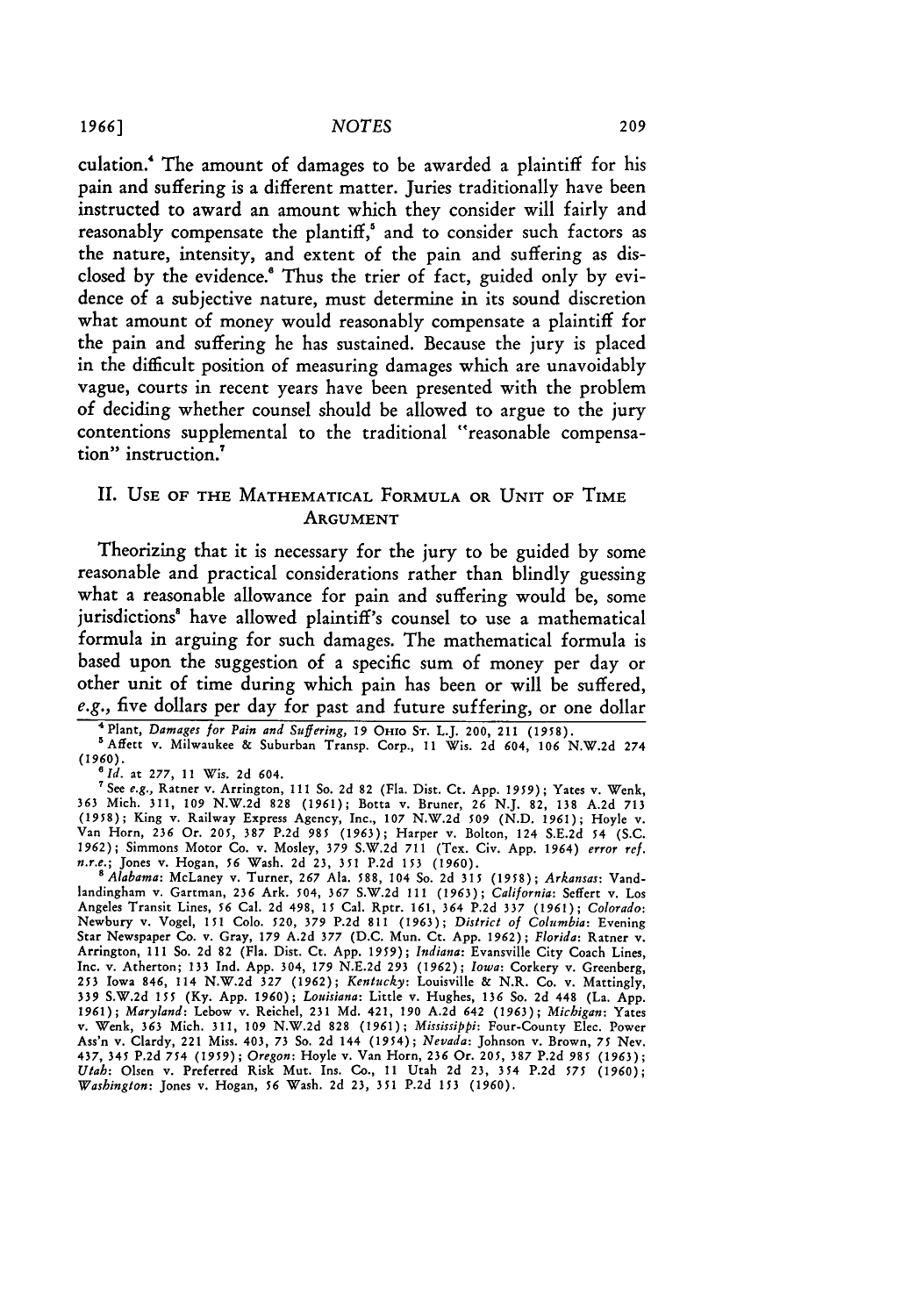per waking hour for past and future suffering. This unit-of-time argument is allowed because these courts consider it a segment of counsel's authority to draw all reasonable inferences and conclusions from the evidence.

At the opposite end of the judicial spectrum are those jurisdictions" which take the position that an award for pain and suffering based on a mathematical fomula ignores the fundamentally subjective basis of such damages. The prevailing rationale of these cases is that since no monetary value can objectively be placed on pain and suffering (as distinguished from economic loss) any suggestion of a specific monetary value, either per unit or lump sum, is not derived from the evidence and tends only to lead the jury into making excessive awards. Because pain varies with the individual, these jurisdictions feel that any dollars and cents estimate per unit of time cannot be accurate.

A middle ground is held by those jurisdictions<sup>10</sup> which have disapproved the unit-of-time argument, yet expressly allow plaintiff's counsel to mention to the jury the lump-sum figure being sought for damages resulting from plaintiff's pain and suffering. It has been contended" that this view is inconsistent because it is not remedial of the objection to placing a specific monetary value, which cannot be derived from the evidence, on pain and suffering.

Still another position is held by jurisdictions<sup>12</sup> which rather than allowing the unit-of-time argument unconditionally, allow it for illustrative purposes only. In these states counsel may relate to the jury the mathematical calculations used to arrive at the sum asked for, but the jury is not allowed to use such calculations in reaching their award. This "look, but don't touch" position also has been criticized as being inconsistent in admitting that a jury is sophistica--

*50Massachusetts:* Kinnear v. General Mills, Inc., 308 Mass. 344, 32 N.E.2d **263** (1941); *Missouri:* Goldstein v. Fendelman, **336** S.W.2d **661** (Mo. 1960); *New Hampshire:* Sanders v. Boston & Me. R.R., 77 N.H. 381, 92 A. 546 (1914); *Wisconsin:* Affett v. Milwaukee & Suburban Transp. Corp., **11** Wis. 2d 604, *106* N.W.2d 274 (1960).

"Comment, *Damages-Pain and Suffering-Use of a Mathematical Formula,* **60** MICH. L. REv. **612** (1962).

<sup>12</sup> *Minnesota:* Boutang v. Twin City Motor Bus Co., 248 Minn. 240, 80 N.W.2d 30 (1956); *North Dakota:* King v. Railway Express Agency Inc., 107 N.W.2d **509** (N.D. 1961).

*<sup>&#</sup>x27;Delaware:* Henne v. Balick, **51** Del. 369, *146* A.2d 394 (1958); *Hawaii:* Franco v. Fujimoto, 47 Haw. 1, 390 P.2d 740 (1964); *Illinois:* Caley v. Manicke, 24 Ill. 2d 390, 182 N.E.2d 206 (1962); *Kansas:* Caylor v. Atchison, Topeka **&** Santa Fe Ry. Co., 190 Kan. 261, 374 P.2d **53** (1962); *New Jersey:* Botta v. Brunner, **26** N.J. 82, 138 A.2d **713** *(1958); New York:* Paley v. Brust, 250 N.Y. Supp. 2d *356* (Ist Dept. App. Div. 1964); *Ohio:* Boop v. B. & **0.** R.R. Co., 118 Ohio App. 171, **193** N.E.2d 714 (1963); *Pennsylvania:* Bostwick v. Pittsburgh Rys., **255** Pa. **387, 100 A. 123 (1917);** *South Carolina:* Harper v. Bolton, **239** S.C. 541, 124 S.E.2d **54** (1962); *Virginia:* Certified T. V. & Appliance Co. v. Harrington, 201 Va. 109, 109 S.E.2d 126 (1959); *West Virginia:* Crum v. Ward, 146 W. Va. 421, 122 S.E.2d 18 (1961); *Wisconsin:* Affett v. Milwaukee **&** Suburban Transp. Corp., 11 Wis. 2d 604, *106* N.W.2d 274 **(1960).**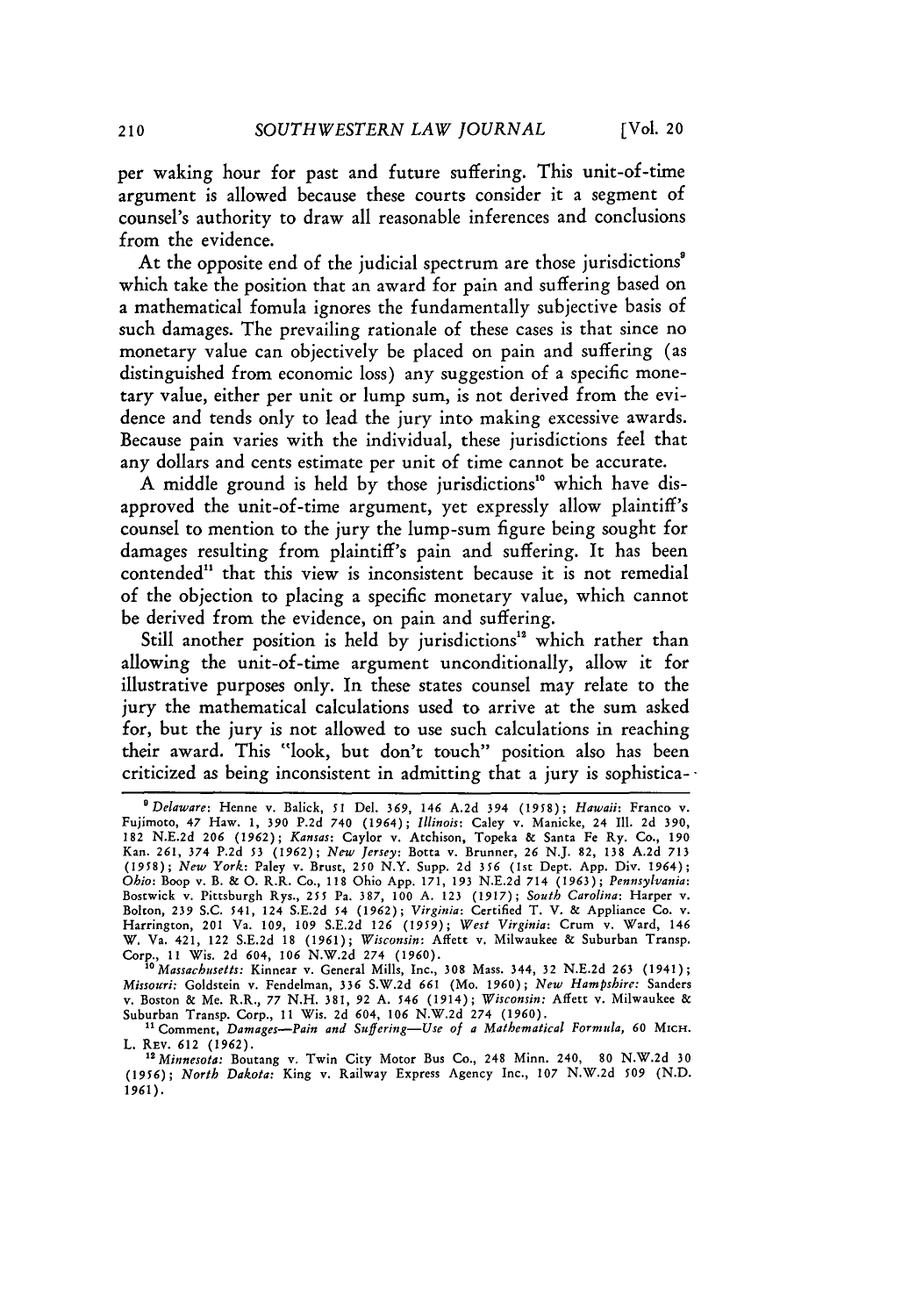ted enough to hear the argument without being unduly influenced, while refusing to recognize that a jury is sophisticated enough to use a mathematical formula to reach a reasonable and just award.<sup>13</sup>

Texas is a jurisdiction difficult to categorize. In 1932 the Texas Commission of Appeals held in *Renner v. West Texas Utilities*<sup>14</sup> that it was improper for plaintiff's attorney to argue that if the jury awarded three dollars per day for twenty years to one who had lost the use of a leg as that plaintiff had, the amount so paid would be \$25,000. The opinion was adopted by the Texas Supreme Court." A later Texas court of civil appeals case" held that it was improper for plaintiff's attorney to display to the jury a blackboard which depicted, among other things, the lump-sum figure requested, and to argue therefrom damages for pain and suffering. However, in the more recent Texas court of civil appeals cases," where the issue of the propriety of the unit of time argument in calculating damages for pain and suffering was met squarely, the courts consistently have held, without mentioning *Renner,* that the argument is proper with or without the aid of blackboards, placards, or charts." The prevailing rationale of these cases is that the attorney is entitled to discuss freely or comment on such facts as are in evidence and draw from the facts and circumstances any inferences and deductions that are reasonable, fair, and drawn in good faith. Since there must be some evidence in the record that pain was actually suffered, and since pain is suffered month-by-month and year-by-year, it is a fair argument to treat pain the way it was endured." However because the intermediate appellate courts neither have distinguished nor considered *Renner* controlling, and, because the Supreme Court has consistently  $"n.r.e.'d.'$  cases involving the question,<sup>20</sup> Texas' position remains uncertain.

"See Texas Employer's Ins. Ass'n v. Cruz, 280 S.W.2d **388** (Tex .Civ. App. *1955) error ref. n.r.e.,* and cases cited therein.

19 Hernandez v. Baucum, 344 S.W.2d 498, 500 (Tex. Civ. App. 1961) error ref. n.r.e. <sup>20</sup> See cases cited in note 17 *supra*. It is possible that the writ history of these cases indicates a *sub-silentio* repudiation of the language of West Texas Util. v. Renner, 53 **S.W.2d** 451 (Tex. Comm. App. 1932).

**<sup>13</sup>** See note 11 *supra.*

**<sup>14</sup>** West Texas Util. v. Renner, *53* S.W.2d 451 (Tex. Comm. App. 1932).

*<sup>&</sup>quot;Id.* at *457.*

<sup>16</sup>Warren Petroleum Co. v. Pyeatt, **275** S.W.2d 216 (Tex. Civ. App. *1955) error* ref. *n.r.e.*

**<sup>&#</sup>x27;"** Simmons Motor Co. v. Mosley, **379** S.W.2d 711 (Tex. Civ. App. 1964) *error ref. n.r.e.;* Mid Tex Dev. Co. v. McJunkin, **369** S.W.2d **788** (Tex. Civ. App. 1963); Hernandez v. Baucum, 344 S.W.2d 498 (Tex. Civ. **App.** *1961) error ref. n.r.e.;* Chemical Express v. Cole, 342 S.W.2d **773** (Tex. Civ. App. *1961) error ref. n.r.e.;* Texas **&** N.O.R.R. v. Flowers, **336** S.W.2d *907* (Tex. Civ. App. 1960); Continental Bus System, Inc. v. Toombs, **325** S.W.2d **153** (Tex. Civ. App. *1959) error ref. n.r.e.;* Texas Employer's Ins. Ass'n v. Cruz, 280 S.W.2d **388** (Tex. Civ. App. **1953)** *error ref. n.r.e.;* **J. D.** Wright & Son Truck Line v. Chandler, **231** S.W.2d 786 (Tex. Civ. App. *1950) error ref. n.r.e.*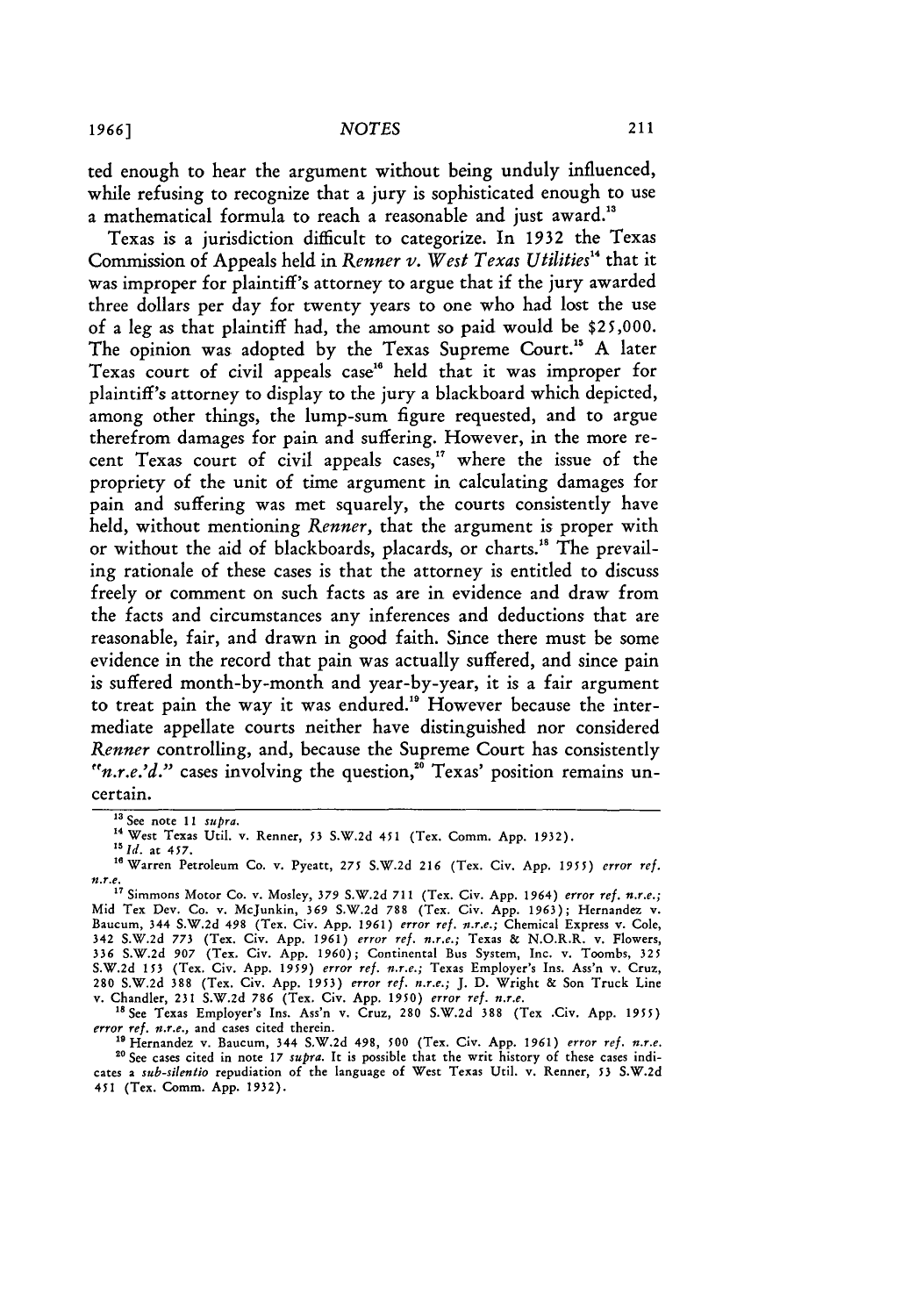The position of the federal courts is equally unclear. Prior to *1965* only two United States courts of appeals had been confronted with the question of the propriety of the unit-of-time argument. In *1960* the Third Circuit held"' that it no longer would follow an earlier decision<sup>22</sup> which prohibited the jury, in personal injury suits, from hearing any fixed sum claim for damages for pain and suffering. In so doing the court affirmed the district court's opinion<sup>23</sup> that no error was committed by plaintiff's attorney in suggesting that plaintiff's hourly wage rate (\$2.77) would be a reasonable award per hour for future pain and suffering where the result was not only fair, but was also clearly supported by the evidence. In *1961* the Court of Appeals for the Sixth Circuit heard *Pennsylvania Railroad*  $\nu$  *McKinley.*<sup>24</sup> There the court had the issue of the propriety of the unit-of-time argument directly before it, but rather than deciding conclusively for or against use of the argument, the court chose to leave the question of its propriety to the discretion of the trial judges. In refusing to reverse and remand the judgment because of the plaintiff's attorney's use of the unit-of-time argument, the court stated:

Control of the conduct of counsel so as to keep it within the limits of legitimate advocacy is primarily the duty and responsibility of the trial judge. We will not find error in his discharge of such duty unless we are persuaded that what he did, or failed to do, in matters within his discretion resulted in a miscarriage of justice or deprived one of the parties litigant of a fair trial.<sup>25</sup>

An early Eighth Circuit case,<sup>26</sup> in which the issue actually before the court was whether or not the amount awarded for damages should be discounted to present value, has been considered authority for the proposition that the unit-of-time argument is improper. The court held that because damages for future economic loss can be mathematically computed with reasonable accuracy, an award for such damages should be discounted to present value; however, damages for pain and suffering should not be discounted to present value because any attempt to set a specific value per unit of time for an individual's pain, suffering, or inconvenience would be an absurdity. The court felt that the more just and reasonable award for pain and

<sup>&</sup>quot;Bowers v. Pennsylvania R.R., 281 **F.2d 953 (3d** Cir. **1960),** *aflrming* **182 F.** Supp. *756* (D. Del. 1960).

<sup>2</sup>Vaughn v. Magee, 218 F. **630** (3d Cir. 1914).

<sup>&</sup>lt;sup>23</sup> See note 21 *supra*.

**<sup>24288</sup> F.2d 262** (6th **Cir. 1961).**

<sup>&</sup>lt;sup>25</sup> Id. at 267. As authority for the proposition that use of the argument does not per se result in error, the court cited Imperial Oil Ltd. v. Drlik, 234 F.2d 4 (6th Cir. 1956), in which it affirmed use of a unit-of-time formula by a United States district judge, sitting

<sup>&</sup>lt;sup>26</sup> Chicago & N.W. Ry. v. Chandler, 283 F. 881 (8th Cir. 1922).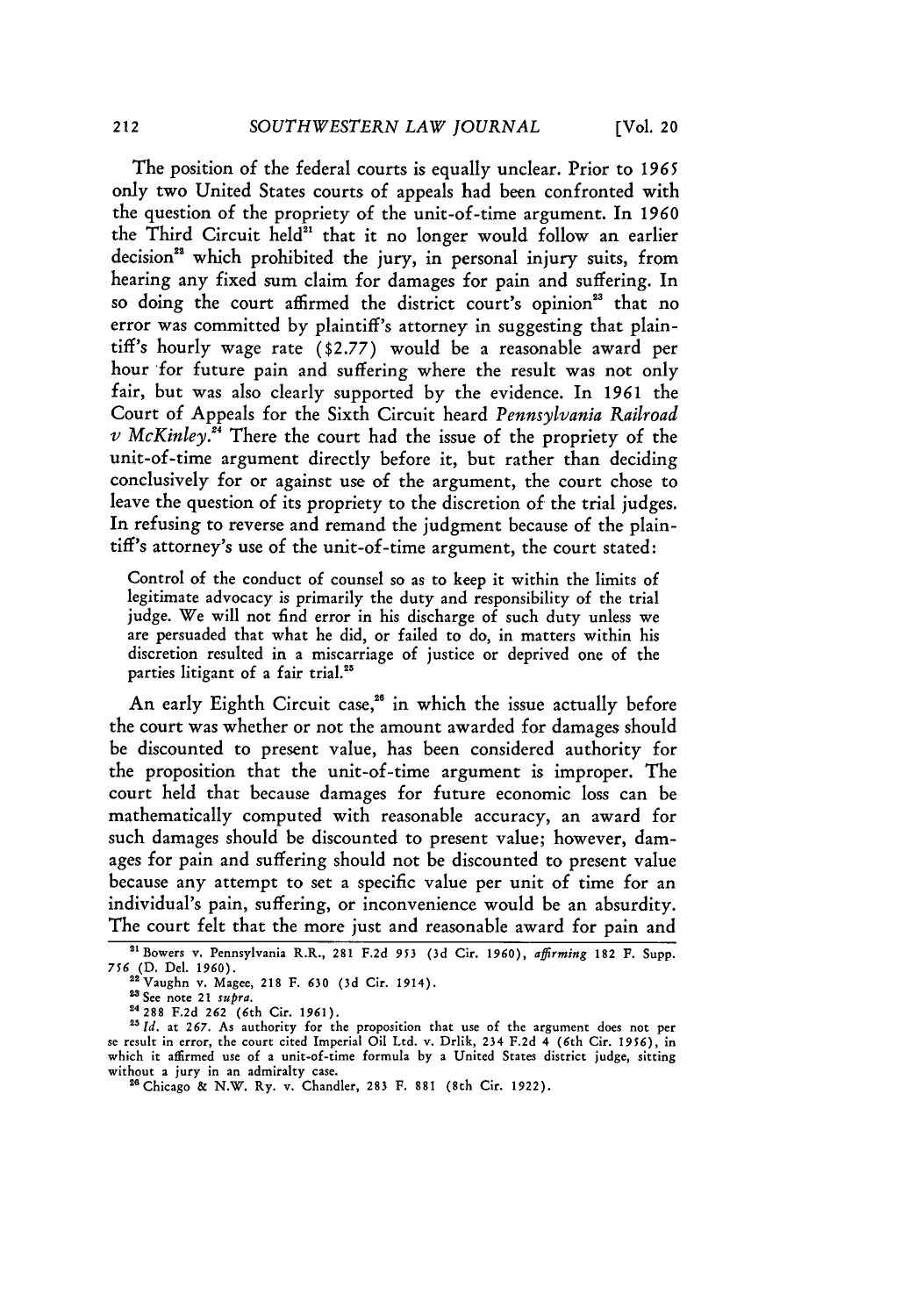#### **1966]** *NOTES*

suffering would be reached by a jury considering the injured party's life as a whole. In light of this background, the Fifth Circuit was called upon to decide whether the use of the unit-of-time argument was proper. The question was squarely presented, and both parties directed their argument to the issue.

## III. **JOHNSON** V. **COLGLAZIER<sup>7</sup>**

Plaintiffs, husband and wife, brought a civil diversity action in the United States District Court for the Eastern District of Texas seeking damages for injuries sustained as a result of a collision between their automobile and a trailer, which had become detached from a truck owned by the defendant.<sup>28</sup> Prior to closing arguments, the defendant objected to plaintiff's proposed use of the unit-of-time argument, supported by use of placards for illustration. The objec-<br>tion was overruled. Plaintiffs' attorney stated to the jury that he had,<br>"prepared a chart for the purpose of outlining my argument ... [and that] these charts merely reflect my contentions. . . . "<sup>22</sup> After emphasizing that the charts were not in evidence, plaintiffs' attorney proceeded to argue, with reference to the charts, as to the measure of damages for the physical pain and mental anguish suffered by the plaintiffs. The attorney argued for sums ranging from five dollars to five cents per waking hour per day, the amounts varying in relalation to various time periods such as days spent in the hospital, days from the accident to the trial, and days of future pain and suffering.' While defendant objected to this argument, no requests for **27348 F.2d** 420 (5th Cir. 1965).

| 246 F.20 420 (IED CIF. 196)).                                                         |             |
|---------------------------------------------------------------------------------------|-------------|
| <sup>28</sup> See Brief for Appellants, p. 2, Johnson v. Colglazier, note 27 supra.   |             |
| $^{29}$ <i>Id.</i> at 15-16.                                                          |             |
| 30 A part of one of the placards which plaintiffs' attorney displayed to the jury and |             |
| argued the measure of damages from read as follows:                                   |             |
| Physical Pain:                                                                        |             |
| 1st 15 days in hospital @ \$5 per waking                                              |             |
| hour x 16 hrs. per day $=$                                                            |             |
| Next two months $@$ \$2 per waking hour                                               | \$1,200.00  |
|                                                                                       |             |
| $x$ 16 hrs. $x$ 60 days $=$                                                           | 1,920.00    |
| January 1962 to date of trial @ 25¢ per waking hr. $=$                                | 3,500.00    |
| Balance of life expectancy $@$ 25¢ per waking hour:                                   |             |
| $25¢$ x 16 hrs. x 365 x 8 yrs.                                                        | 11,430.00   |
|                                                                                       | \$18,050.00 |
| Mental Anguish:                                                                       |             |
| 1st 15 days in hospital $@$ \$2 per waking                                            |             |
| hr. x 16 hrs. per day $=$                                                             | \$480.00    |
|                                                                                       |             |
| Next two months @ \$1 per waking hour                                                 |             |
| x 16 hrs. x 60 days                                                                   | 960.00      |
| Jan. 1962 to date of trial $@$ 10¢ per                                                |             |
| waking hr.: $10¢ \times 16 \times 505$ days =                                         | 808.00      |
| Balance of life expectancy $@$ 5¢ per waking                                          |             |
| hr.: $5¢ \times 16$ hrs. per day $x$ 365 days per                                     |             |
| yr. $x - 8$ yrs. $=$                                                                  | 2,336.00    |
|                                                                                       | \$4,584.00  |
|                                                                                       |             |

Brief for Appellants, pp. 12-13.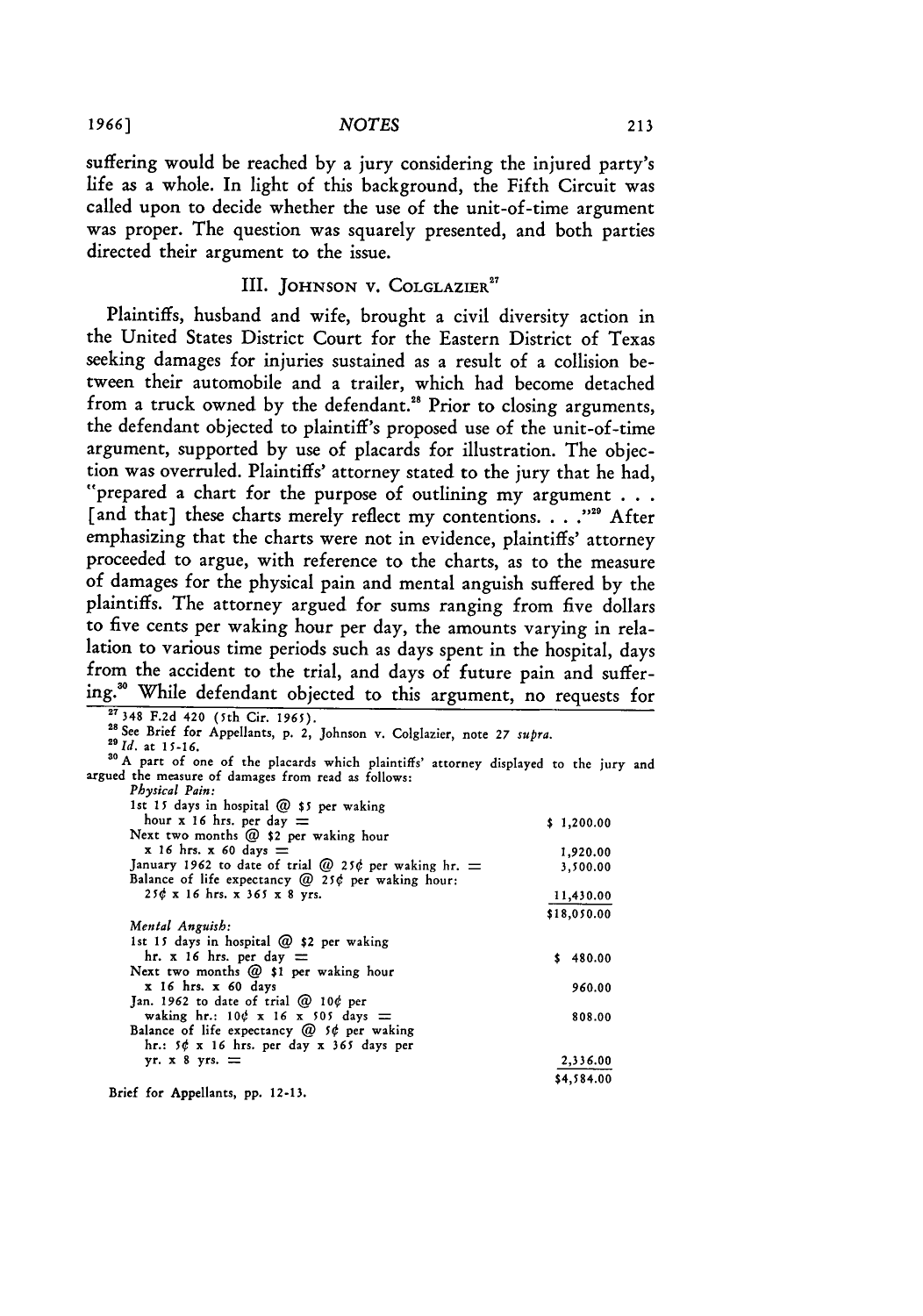special instructions were made respecting it. The jury returned a verdict for the husband in the amount of **\$24,486.25** and for the wife in the amount of \$46,220.47.<sup>31</sup> The defendant appealed to the United States Court of Appeals for the Fifth Circuit, contending that the verdicts were excessive, and that the court erred in the following respects: in allowing plaintiffs' attorney to use the unit-of-time basis in arguing for damages for pain, suffering, and mental anguish; and in allowing him to exhibit large charts showing the computation of damages on this basis.<sup>32</sup>

The Fifth Circuit was unanimous in determining that the questions of the propriety of argument **by** counsel and of the propriety of the conduct of the trial court in relation to the argument were procedural matters to be governed **by** federal law. **A** majority of the court, however, reversed and remanded the cause for a new trial. It felt that the trial court had permitted the argument of plaintiffs' counsel to transgress the bounds of legitimate advocacy because the argument had the effect of a "golden rule" appeal, *i.e.,* a plea to the jury to put themselves in the plaintiffs' place, and because it resulted in the jury's returning a larger verdict than could have been expected without the use of the argument.<sup>34</sup>

*Maryland Casualty v. Reid"* was relied upon for the holding that the trial court's failure to take corrective measures in relation to the closing argument of plaintiffs' attorney was reversible error. The *Johnson* court inserted into its opinion a lengthy quotation from *Maryland Casualty,* which concluded with the following language: "This court, as to law cases, is a court of error. We do not retry the case. We review the record made in it for reversible error, error **by** the judge, in conducting or failing to conduct the trial, which has, **by**

**34 <sup>34</sup> 8 F.2d** 420, 425 (5th Cit. **1965).**

**<sup>&</sup>quot;1** For the total amount requested for Mrs. Colglazier's injuries, see note **52** infra.

**a2** Johnson v. Colglazier, 348 **F.2d** 420, 421 (5th Cir. **1965).**

**<sup>33348</sup> F.2d 420,** 421 (5th Cir. **1965).** The court reasoned that under the rule of Byrd v. Blue Ridge Electric Cooperative, Inc., **356 U.S. 525,** as applied in Monarch Ins. **Co.** of Ohio **v.** Spach, **281 F.2d** 401 (5th Cir. **1960),** federal law controlled as to the propriety of counsel's argument and the judge's conduct in relation thereto, because the need of the federal courts, as an independent system, to provide uniformity of practice outweighed any possible difference in outcome which could result from choice of forum. **Cf.,** Yeargin v. National Dairy Products Corp., **317 F.2d 779, 780** (8th Cir. **1963);** Illinois Central R.R. Co. v. Staples, 272 F.2d 829, 834 (8th Cir. 1959); Garret v. Faust, 183 F.2d 721, 726 (3d Cir.<br>1950); Smith v. Philadelphia Transp. Co., 173 F.2d 721, 726 (3d Cir. 1949). See generally Ladd, *Uniform Evidence Rules in the Federal Courts,* **49 VA.** L. REv. **692 (1963).** Because the court held that federal law was controlling, the decision should not be considered speculation **by** the Fifth Circuit as to whether the Texas Supreme Court considers its adoption of West Texas Util. Co. v. Renner, **53 S.W.2d** 451 ((Tex. Com. **App. 1932),** to be controlling in that jurisdiction.

**<sup>376</sup> F.2d 30** (5th Cit. **1935).**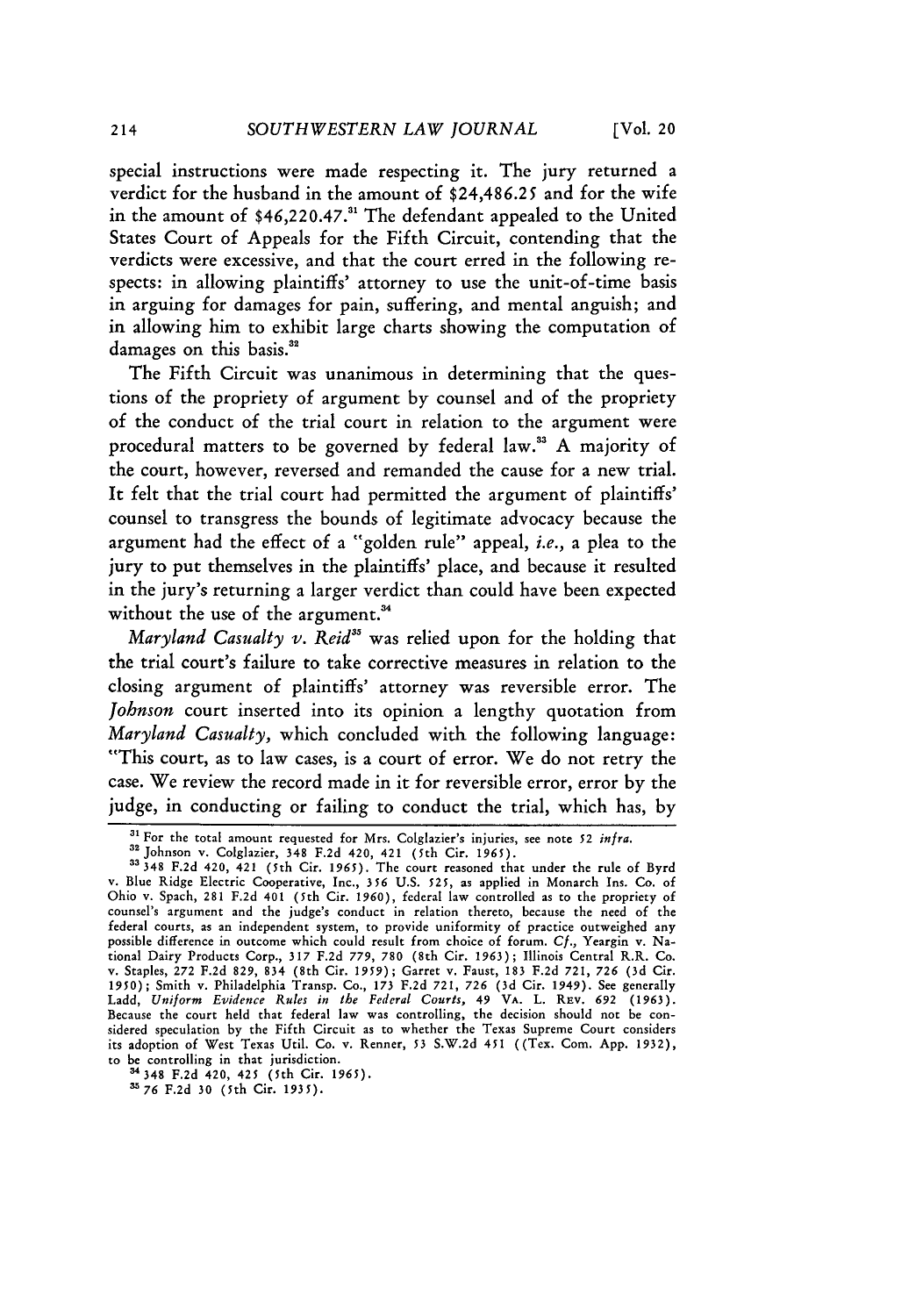permitting the case to get out of bounds, *prejudiced the just result.*<sup>238</sup> In order to stay within the language of *Maryland Casualty, i.e.,* to determine that a just result had been prejudiced, the *Johnson* court resorted to language which was inconsistent at best. It stated that while the amount of the verdict was"not so excessive per se as to require reversal,"<sup>37</sup> since a part of the verdict was a product of an improper argument the judgment "must be reversed because excessive."<sup>38</sup> Apparently the court was of the opinion that any use of the unit-of-time argument is inherently prejudicial and that consequently any verdict returned by a jury which had been confronted with the argument is inherently excessive, regardless of whether this excessiveness is manifested in the result.

Only brief mention was made of the federal cases<sup>39</sup> which specifically pertained to the unit-of-time argument. The court chose to rely upon *Botta v. Brunner*<sup>40</sup> as stating that the best reasons for rejecting the unit-of-time argument. In that case, the Supreme Court of New Jersey held that the unit-of-time argument was improper, as was any mention of a lump-sum figure to the jury. The rationale of this holding was as follows: the argument is not supported by the evidence because pain, suffering, and mental anguish cannot be measured forensically in dollars on a unit-of-time basis; the argument creates an illusion of certainty which does not and connot exist; and the argument tends implicitly to encourage the "golden rule," or "put yourself in the plaintiff's shoes," approach by the jury. These considerations were held to outweigh the counter arguments that counsel is entitled to draw all reasonable inferences from and state his opinion of the evidence, and that it is preferable for the jury to have some guideline rather than being left with the task of fixing a damage figure by guesswork.

The *Johnson* court was not called upon to decide, and did not hold, as the *Botta* court did, that mention of a lump-sum figure would be reversible error. In his dissenting opinion" Judge Brown contended that, aside from its possible greater effectiveness, the same objections to use of the unit-of-time argument apply with equal force to the

<sup>36348</sup> F.2d 420 (5th Cir. 1965). (Emphasis added.) *Maryland Casualty* went on to state further: "We do not reverse cases for insubstantial error." *Supra.*

**<sup>37</sup>**348 F.2d 420, 425 (5th Cir. 1965).

*<sup>3&#</sup>x27; Ibid.*

**<sup>39</sup>** 348 F.2d 420, 423-424 (5th Cir. 1965). In favor of the appellants, the court quoted from Chicago & N. W. Ry. v. Candler, 283 Fed. 881, 884 (8th Cir. 1922). In favor of the appellees, the court quoted from Pennsylvania R.R. v. McKinley, 288 F.2d 262, 267 (6th Cir. 1961).

*<sup>4026</sup>* N.J. 82, 138 A.2d 713 (1958).

<sup>4&#</sup>x27; 348 F.2d 420, 425 (5th Cir. 1965).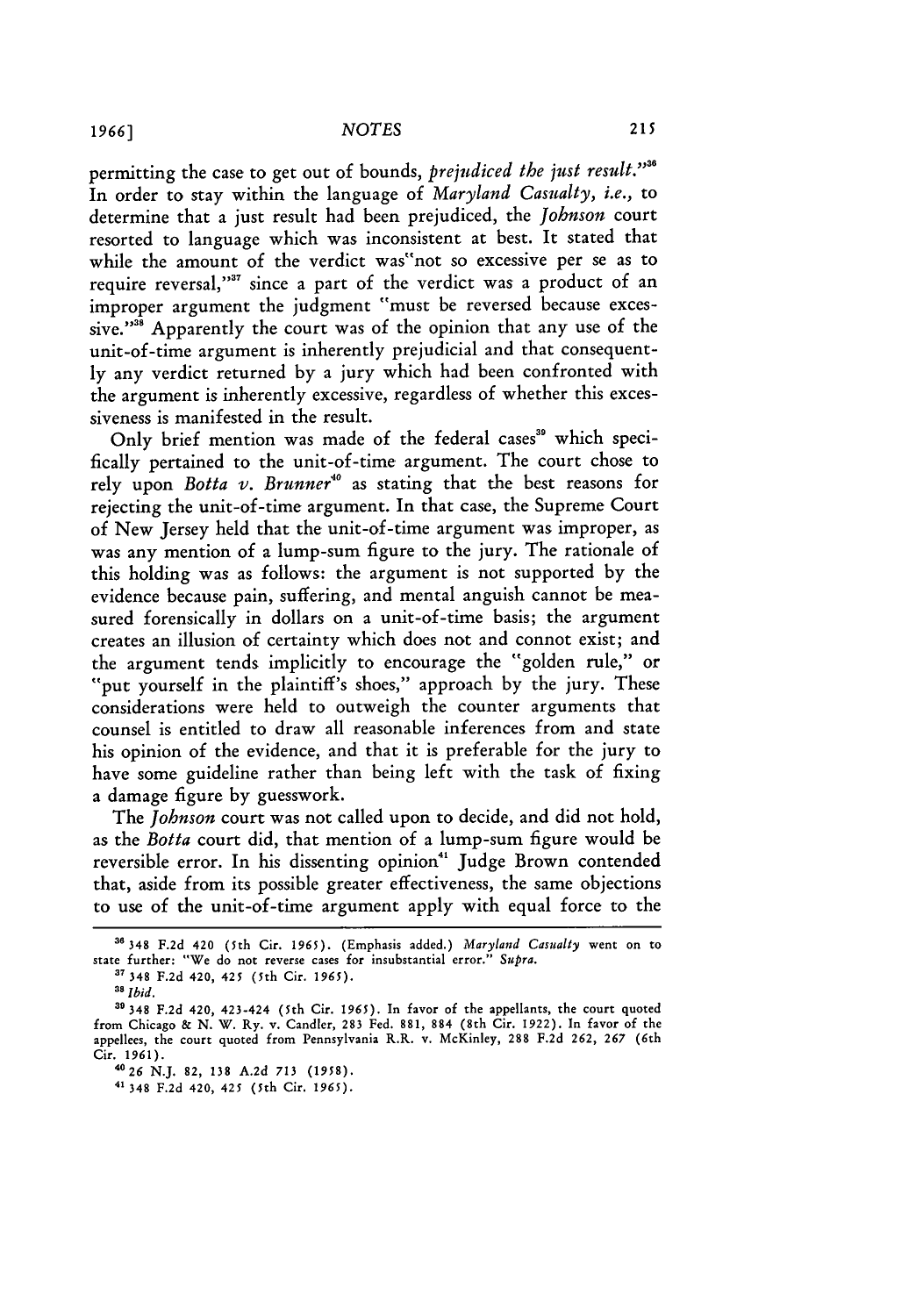permissible practice of arguing a lump-sum figure to the jury.<sup>42</sup> He concluded that the majority's reason for holding the argument to be improper must therefore be its effectiveness, *i.e.,* its tendency to produce larger verdicts than would mention of the lump sum.<sup>43</sup> Judge Brown took the position that excessive verdicts can be curtailed without denying the resourceful attorney an effective tool of advocacy. He considered the majority's sweeping condemnation of the unit-oftime argument an undue restriction on attorneys as well as an unwarranted debasement of both the federal district judge's capacity to keep the case in bounds and the jurors' capacity to employ their common sense." As safeguards against excessive verdicts, while still allowing the use of the unit-of-time argument, Judge Brown suggested that the attorney should be required to forewarn his adversary of his intent to use the argument; the court should carefully scrutinize any demonstrative devices which are to be used in connection with the argument in order to avoid false factual impressions; and the court should instruct the jurors that they are not hearing evidence but merely counsel's contentions. In harmony with these safeguards, more faith should be given to the good sense of jurors and to the ability of the opposing attorney to counteract the argument.<sup>45</sup>

Judge Brown further contended" that possibly the unit-of-time argument possibly could be employed in harmony with the majority opinion so long as a specific sum of money is not correlated with a specific unit of time, and no demonstrative devices, *e.g.,* placards, charts, or blackboards, are used in conjunction with the argument. Judge Brown felt that this could be accomplished by mentioning the lump-sum figure sought and then impressing upon the jurors' minds that pain is endured over a period of time during which years, months, weeks, days, hours, and minutes pass by. The attorney could then suggest that it would be reasonable for the jury to consider these units of time in reaching the lump-sum figure to be awarded. While such an approach would avoid the objection of placing a monetary value on what is considered inherently immeasurable, there is little reason to believe that the majority would close its eyes to the

*<sup>&</sup>quot;2Id.* at 428.

*<sup>4</sup>Ibid.*

**<sup>&</sup>quot;** 348 F.2d 420, 426 (5th Cir. 1965).

<sup>&</sup>lt;sup>45</sup> Id. at 429-430. One writer suggests that where the unit-of-time argument is allowed, discounting the award of damages for pain and suffering to its present value would be a necessary and effective safeguard. Comment, *Damages-Pain and Suffering-Use of a Mathematical Formula,* **60** MICH. L. REV. **612** (1962). Such an approach, however, of necessity would require the presumption that all juries, when allowed to hear the argument, will use it in determining their award. This cannot be a certainty, particularly where defendant' attorney does an effective **job** of rebuttal. See text accompanying note 49 infra.

<sup>348</sup> F.2d 420, 426-428 (5th Cir. *1965).*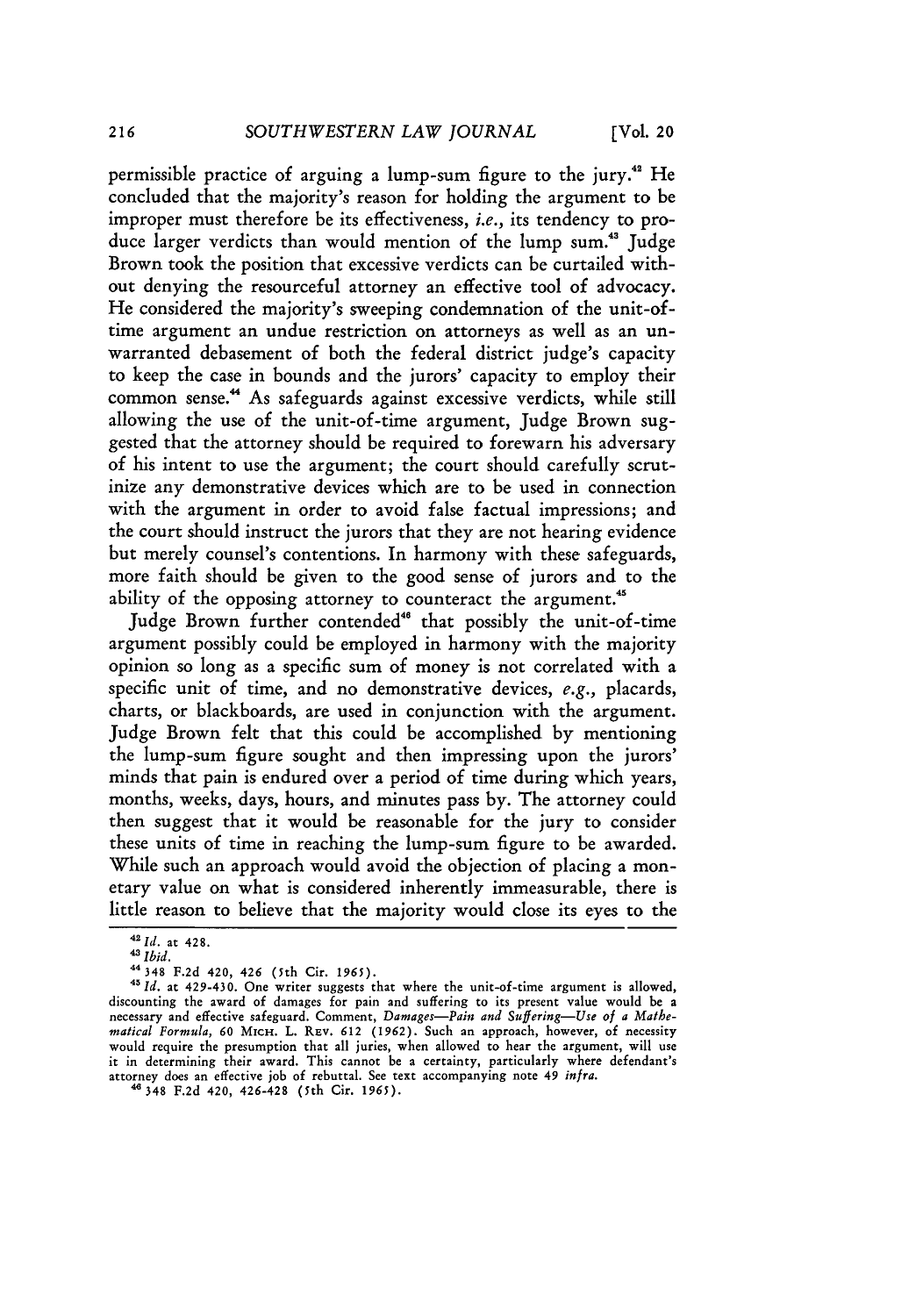fact that only the step of division by the jury of the units (a) of time into the lump-sum figure distinguishes this approach from the true unit-of-time argument. If the majority's real objection to the unit-of-time argument was its greater effectiveness, as compared to mention of the lump-sum figure, it is doubtful that such an argument would be permissible.

If fear of excessive verdicts was the sole reason for dissallowance of the unit-of-time argument, the court should have been more concerned with the amount of the judgment itself rather than how it was obtained. In *Pennsylvania R.R. v. McKinley,"7* the question of the propriety of the unit-of-time argument was squarely decided; and the Sixth Circuit refused to hold that use of the argument resulted in prejudicial error. It was recognized that use of the argument could be a factor in producing a judgment which was clearly excessive, and the court stated that such a judgment would be reversed. By ignoring the sound reasoning of the federal cases most directly in point and by condemning the judgment as excessive, even though the verdict was not so "excessive per se as to require reversal,"<sup>48</sup> the *Johnson* court has made a sweeping condemnation of an argument without clearly showing its prejudicial nature. Rejected was the alternative of placing confidence in the jury and the adversary system.

Certainly the most effective control over excessive verdicts can and should be the opposing attorney. The unit-of-time argument is not irrebutable, as many decisions seem to indicate." Some defense attorneys have successfully used the "TV Argument.""0 The argument proceeds in the following manner: The jurors are reminded that a television set can be purchased for \$200 and enjoyment from the set can be derived by the family daily. The attorney then explains that he is going to show the jury a trick based on a mathematical calculation. He states that one can go to a movie which lasts approximately two hours by purchasing a ticket for \$1.25, and for simplicity's sake and fairness the movie will be valued at *500* per hour; thus, if a movie is worth  $50¢$  per hour, then television entertainment is worth *50¢* per hour. Stressing that he wishes the account to be fair, the attorney argues that the television will be viewed by various members of the family at least four hours per day for 300 days of

**<sup>47288</sup>**F.2d **262** (6th Cir. 1961). 48348 F.2d 420, 425 (5th Cir. *1965).*

<sup>49</sup> See, e.g., Botta v. Brunner, 26 N.J. **82,** 183 A.2d 713 (1958); Affett v. Milwaukee & Suburban Transp. Corp., **11** Wis. 2d 604, **106** N.W.2d 274 **(1960). <sup>50</sup>**See "The TV . . . Answer To . . . Blackboard Build **Up** of Damages," Alabama De-

fense Lawyers' Journal, April *1965,* **p.** *59.*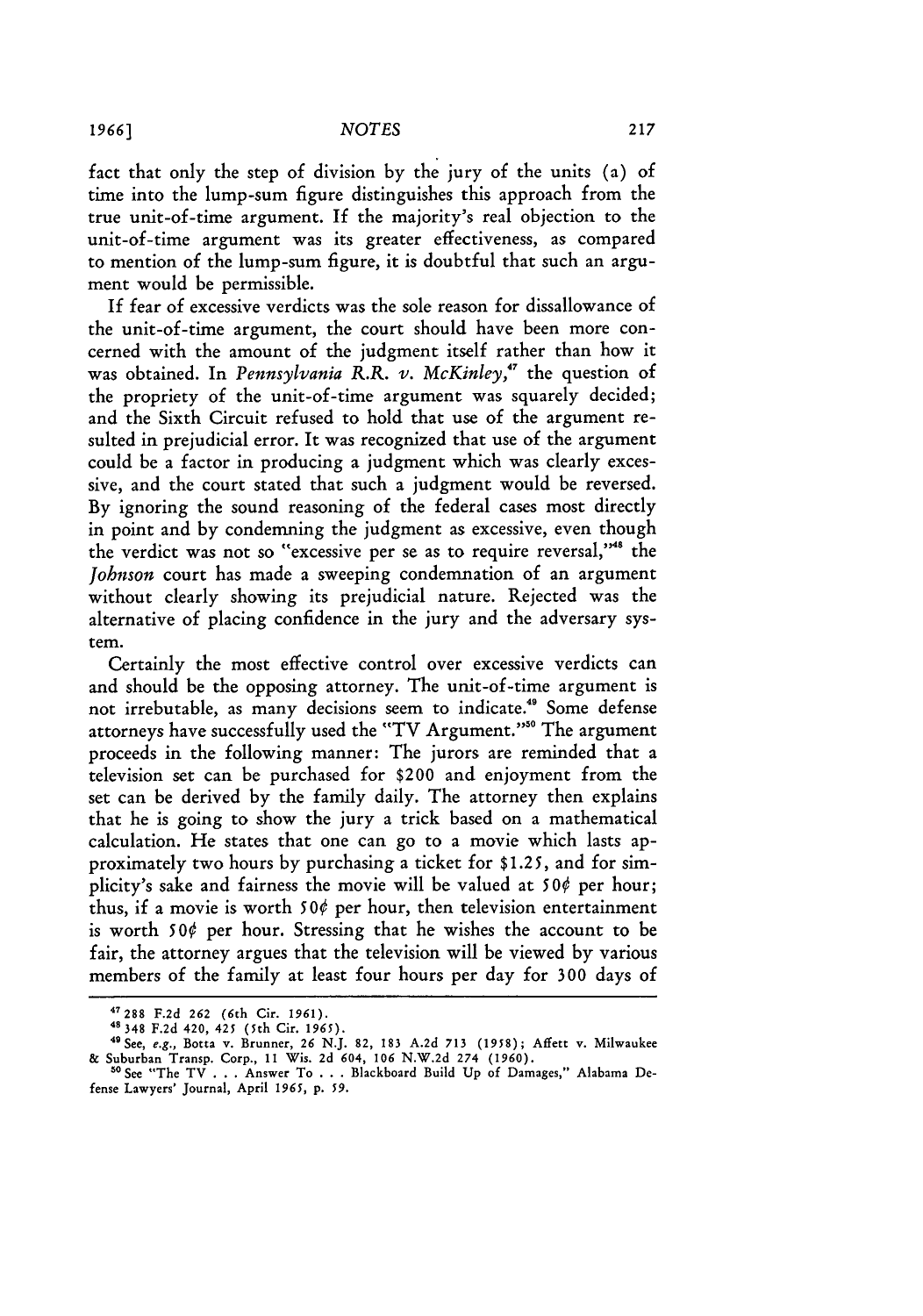each year. Thus a television set given a ten-year life expectancy would be worth **\$6,000.** If four members of the family derive enjoyment from the television over this ten-year period, the television set is worth \$24,000 to the family as a whole. The purpose of the argument is to ridicule the method of calculation argued by plaintiff's attorney; and, while not logically flawless, it is often effective. If the attorney's suggestions are susceptible to ridicule, the jury is made aware of this fact and the plaintiff will suffer as a result. If on the other hand, plaintiff's argument is not susceptible to ridicule, *i.e.,* his calculations are reasonable, this "TV Argument" may have an adverse effect on the defendant's case.<sup>51</sup> If the defendant's attorney is content to leave the argument unanswered, he should not be heard to complain later that use of the argument was prejudicial merely because it was effective.

#### IV. **CONCLUSION**

If the same verdict had been returned by a jury which had not been exposed to the unit-of-time argument, it seems clear that the *Johnson* court would have upheld it as a fair and just result. Since the argument was allowed, however, the court took the position that reversible error was created because the verdict was inherently excessive in part, even though not excessive as a whole. The court also equated use of the unit-of-time argument with the universally prohibited "golden rule" appeal. As contended by Judge Brown in his dissent, the unit-of-time argument, absent specific language requesting the jurors to put themselves in the plaintiff's place, presents no more of an appeal to the "golden rule" than does mention to the jury of a lump-sum figure. Because this and other objections to the unit-of-time argument apply with equal force to the mention of a lump-sum figure, it seems clear that the principal motivation for the court's holding was the effectiveness of the unit-of-time argument.

Texas courts, as well as courts of other jurisdictions, when called upon to decide the issue of the propriety of the unit-of-time argument might well consider the following statements from Judge Brown's dissent:

That a forensic technique is effective is hardly grounds for prohibiting it. The real hazard arises, of course, from the fact that the standard for damages for pain and suffering is unavoidably vague. But so long

<sup>&</sup>lt;sup>51</sup> *Ibid.* The reporter of the argument, as a *caveat*, suggests that the argument cannot be used in all cases, as it may be construed by the jury as an attempt to belittle the seriousness of the plaintiff's injuries.